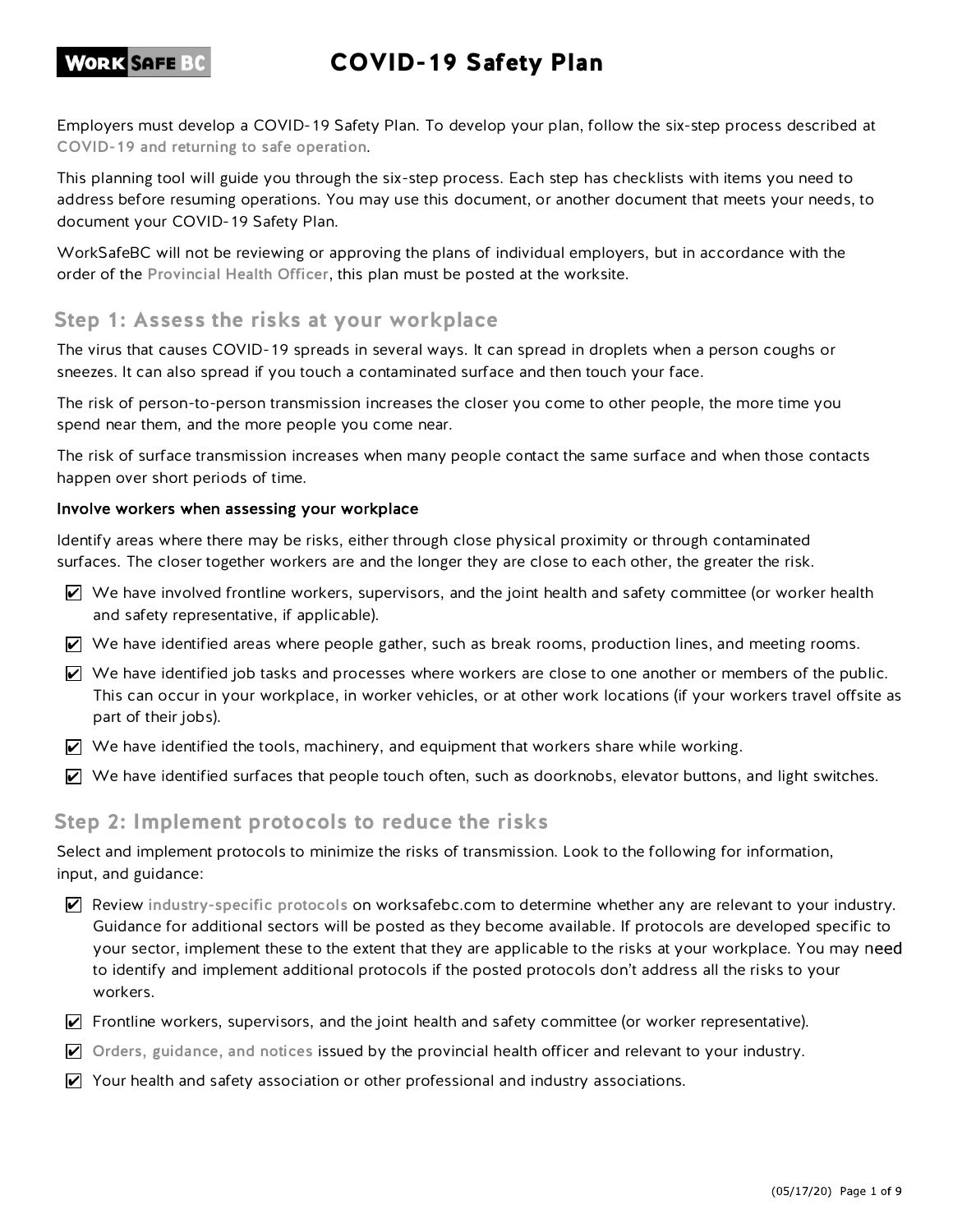### COVID-19 Safety Plan

#### Reduce the risk of person-to-person transmission

To reduce the risk of the virus spreading through droplets in the air, implement protocols to protect against your identified risks. Different protocols offer different levels of protection. Wherever possible, use the protocol that offers the highest level of protection. Consider controls from additional levels if the first level isn't practicable or does not completely control the risk. You might likely need to incorporate controls from various levels to address the risk at your workplace.

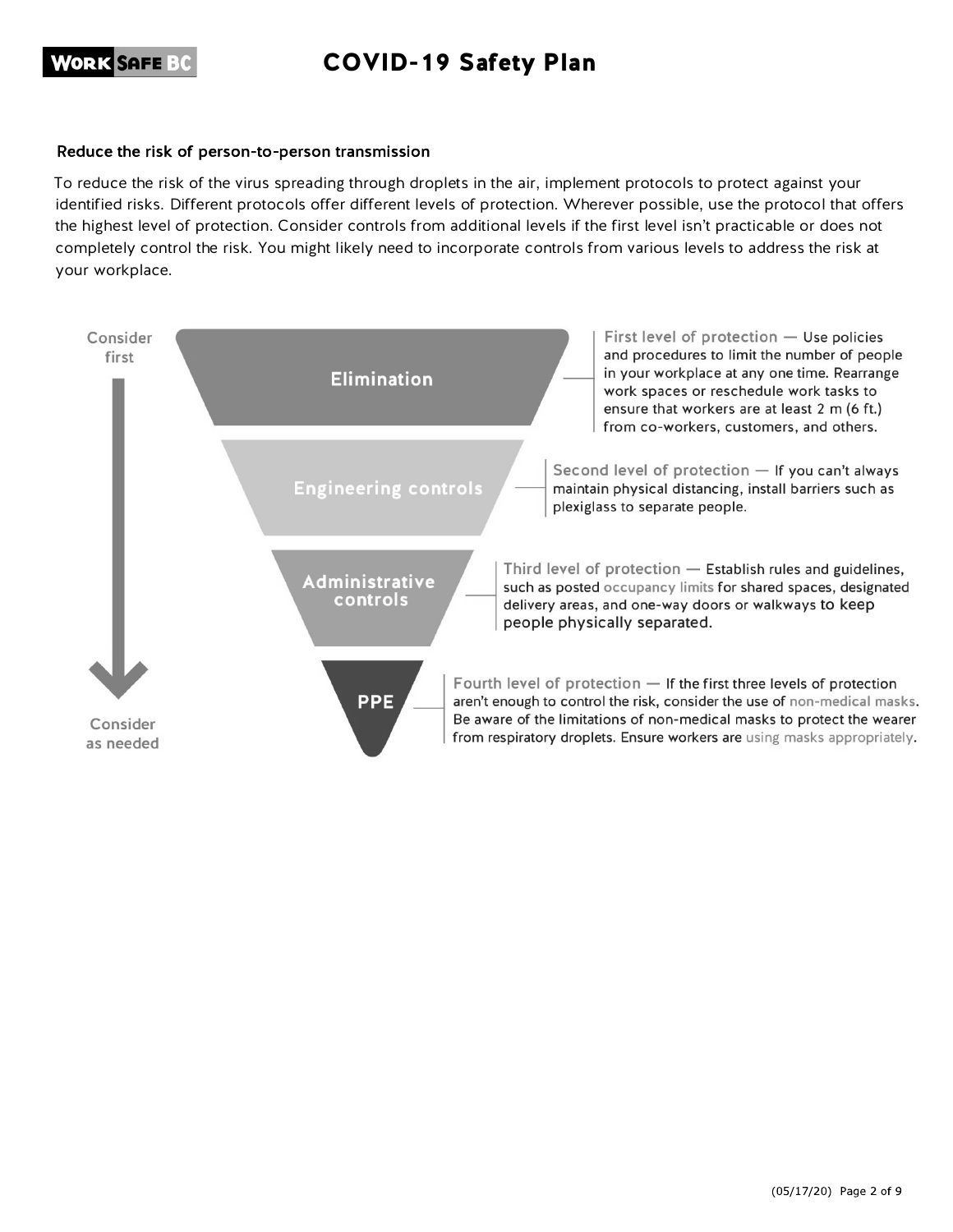# COVID-19 Safety Plan

First level protection (elimination): Limit the number of people at the workplace and ensure physical distance whenever possible

- $\triangledown$  We have established and posted an occupancy limit for our premises. Public Health has advised that the prohibition on gatherings of greater than 50 people refers to "one-time or episodic events" (weddings, public gatherings), and is therefore not intended to apply to workplaces. However, limiting the number of people in a workplace is an important way to ensure physical distancing is maintained. [Public Health has developed guidance for the retail food and grocery store sector that requires at least 5 square metres of unencumbered floor space per person (workers and customers). This allows for variation depending on the size of the facility, and may be a sensible approach for determining maximum capacity for employers from other sectors that do not have specific guidance on capacity from Public Health.]
- In order to reduce the number of people at the worksite, we have considered work-from-home arrangements, virtual meetings, rescheduling work tasks, and limiting the number of customers and visitors in the workplace.
- $\triangledown$  We have established and posted occupancy limits for common areas such as break rooms, meeting rooms, change rooms, washrooms, and elevators.
- $\triangledown$  We have implemented measures to keep workers and others at least 2 metres apart, wherever possible. Options include revising work schedules and reorganizing work tasks.

#### Measures in place

**WORK SAFE BC**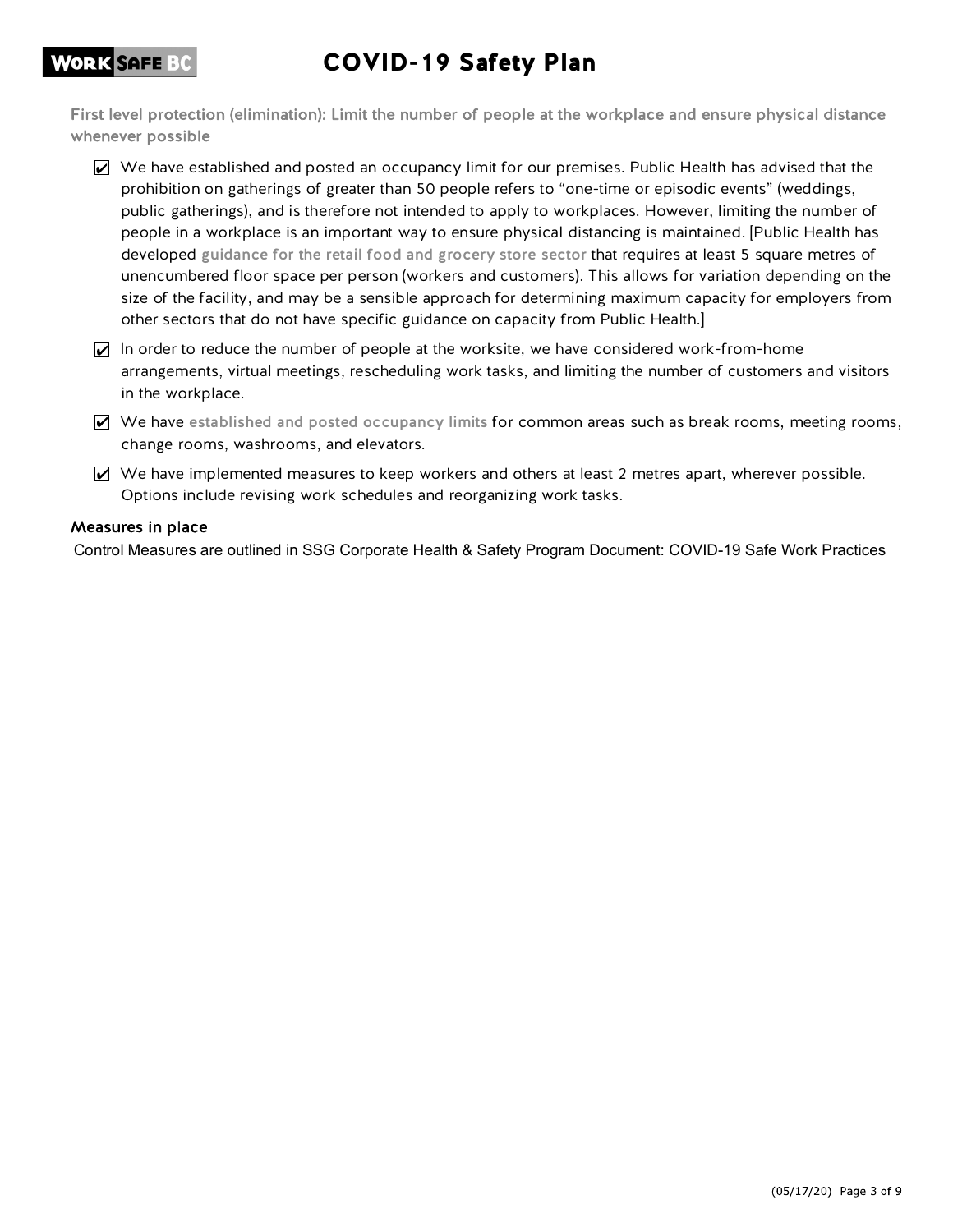# COVID-19 Safety Plan

Second level protection (engineering): Barriers and partitions

- We have installed barriers where workers can't keep physically distant from co-workers, customers, or others.
- We have included barrier cleaning in our cleaning protocols.
- $\vee$  We have installed the barriers so they don't introduce other risks to workers (e.g., barriers installed inside a vehicle don't affect the safe operation of the vehicle).

#### Measures in place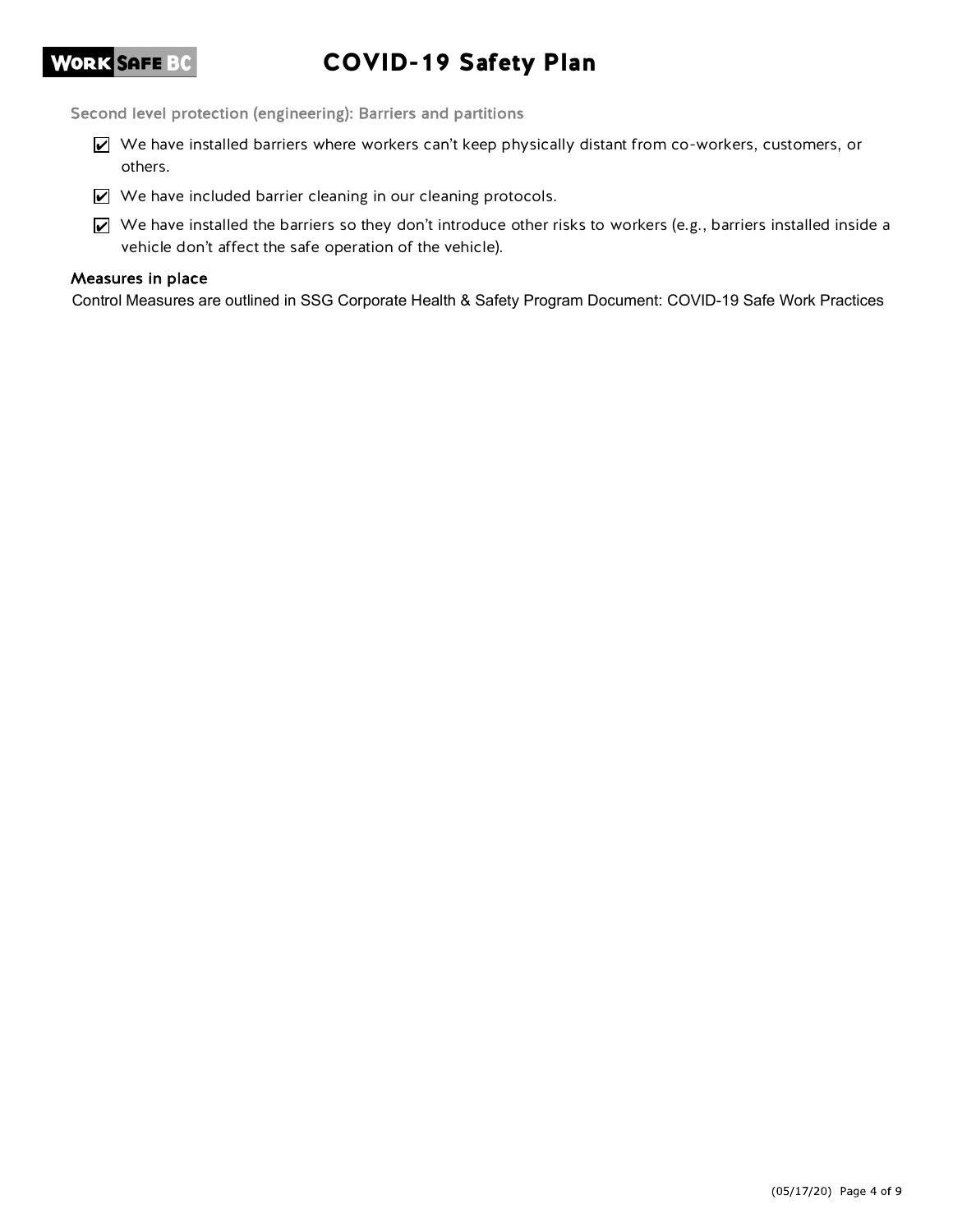# COVID-19 Safety Plan

Third level protection (administrative): Rules and guidelines

- We have identified rules and guidelines for how workers should conduct themselves.
- We have clearly communicated these rules and guidelines to workers through a combination of training and signage.

#### Measures in place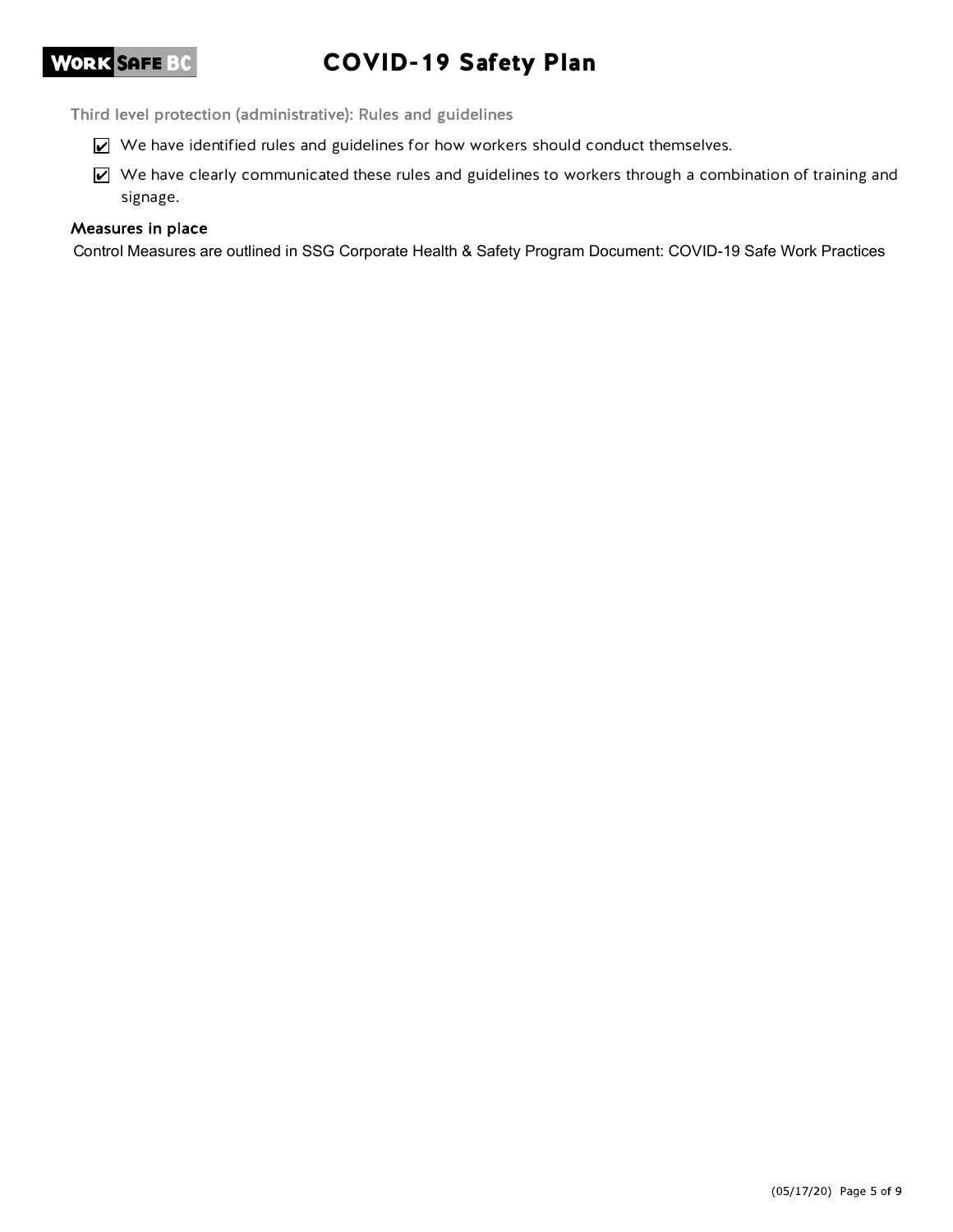# COVID-19 Safety Plan

Fourth level protection: Using masks (optional measure in addition to other control measures)

- We have reviewed the information on selecting and using masks and instructions on how to use a mask.
- We understand the limitations of masks to protect the wearer from respiratory droplets. We understand that masks should only be considered when other control measures cannot be implemented.
- $\triangledown$  We have trained workers in the proper use of masks.

#### Measures in place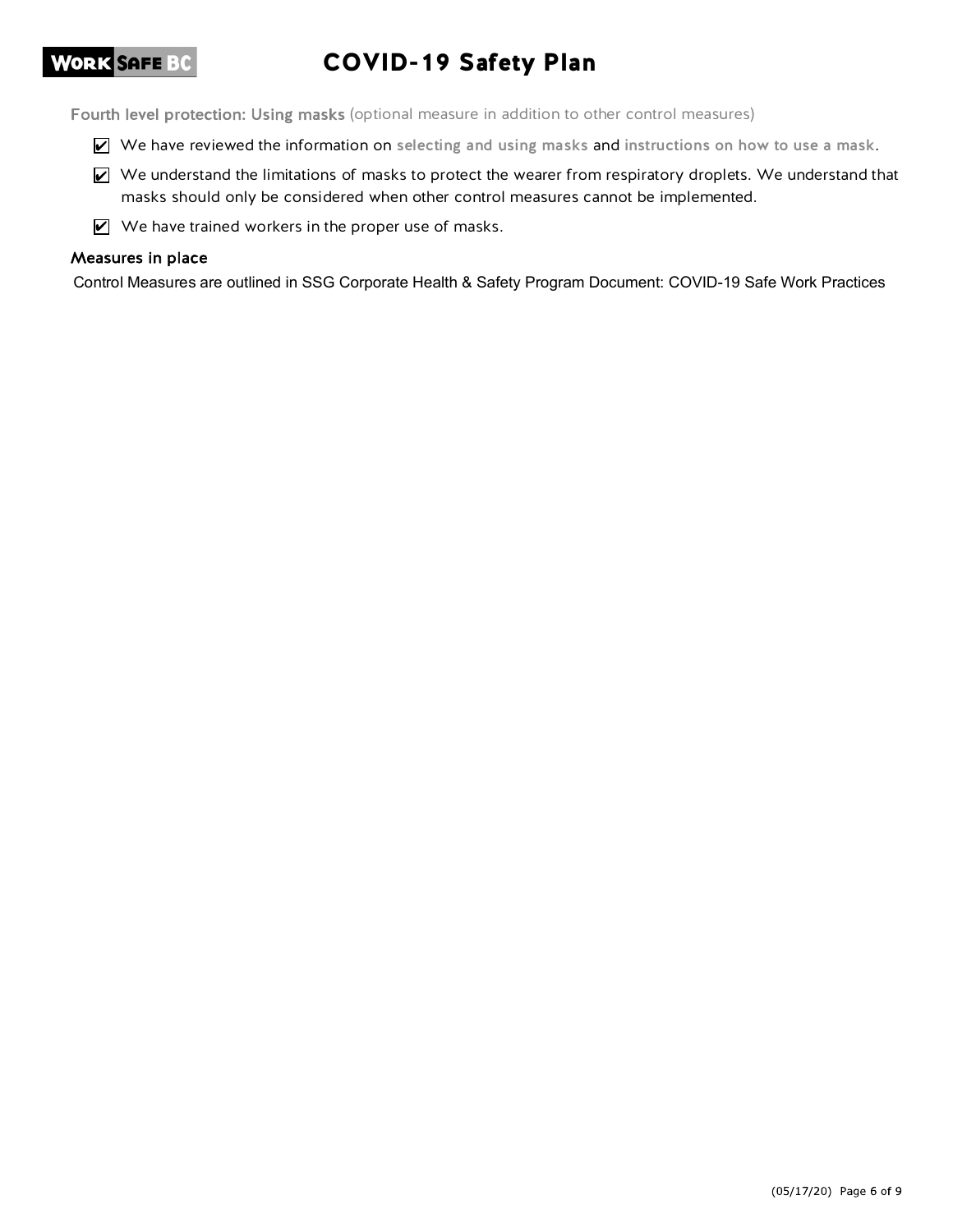# COVID-19 Safety Plan

#### Reduce the risk of surface transmission through effective cleaning and hygiene practices

- $\triangledown$  We have reviewed the information on cleaning and disinfecting surfaces.
- $\triangledown$  Our workplace has enough handwashing facilities on site for all our workers. Handwashing locations are visible and easily accessed.
- $\triangledown$  We have policies that specify when workers must wash their hands and we have communicated good hygiene practices to workers. Frequent handwashing and good hygiene practices are essential to reduce the spread of the virus. [Handwashing and Cover coughs and sneezes posters are available at worksafebc.com.]
- $\triangledown$  We have implemented cleaning protocols for all common areas and surfaces e.g., washrooms, tools, equipment, vehicle interiors, shared tables, desks, light switches, and door handles. This includes the frequency that these items must be cleaned (number of times per day) as well as the timing (before and after shift, after lunch, after use).
- **M** Workers who are cleaning have adequate training and materials.
- $\vee$  We have removed unnecessary tools and equipment to simplify the cleaning process  $-$  e.g., coffee makers and shared utensils and plates

#### **Cleaning protocols**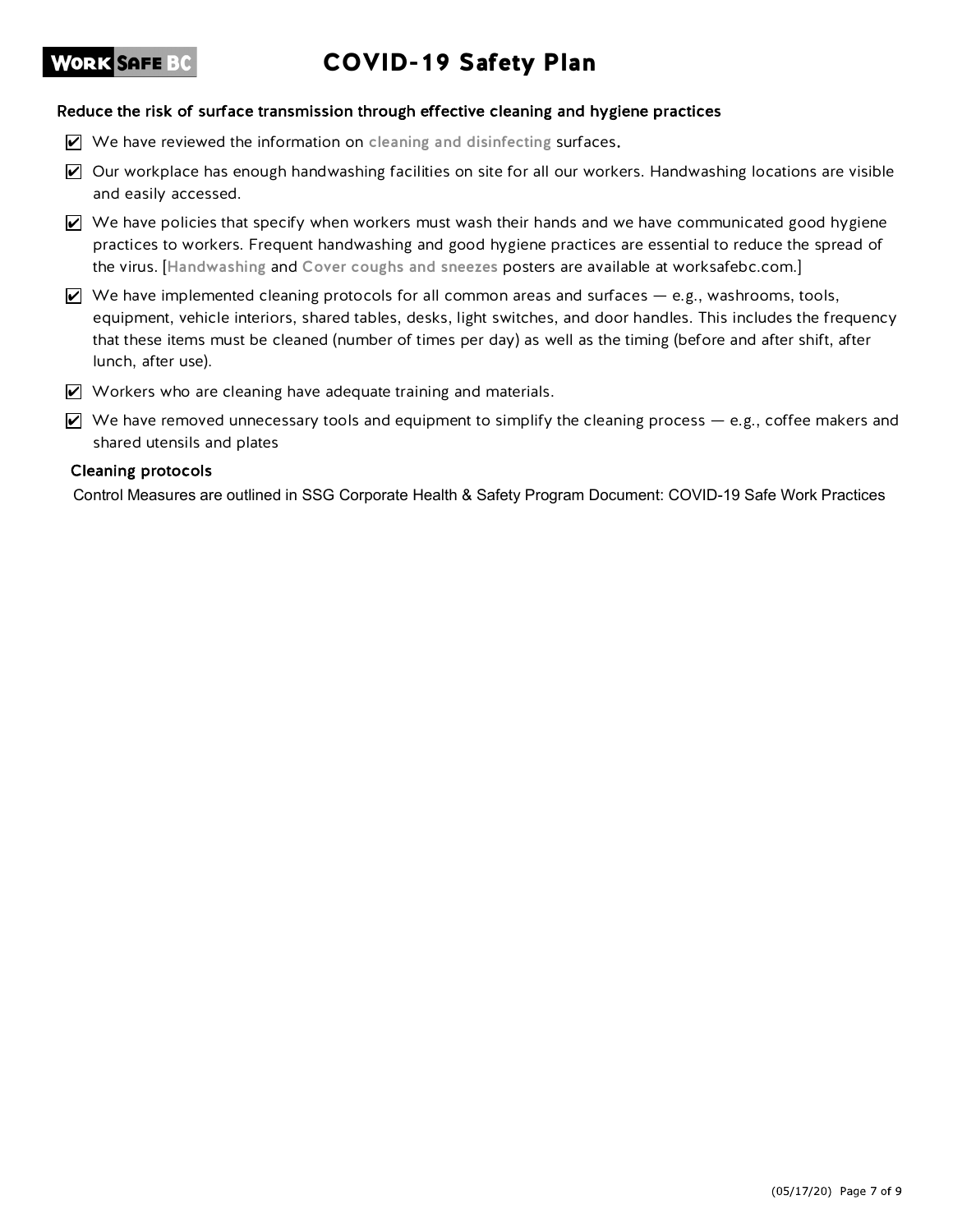### COVID-19 Safety Plan

### **WORK SAFE BC**

### Step 3: Develop policies

conditions. how to address illness that arises at the workplace, and how workers can be kept safe in adjusted working Develop the necessary policies to manage your workplace, including policies around who can be at the workplace,

workplace. Our workplace policies ensure that workers and others showing symptoms of COVID-19 are prohibited from the

- worsening cough, shortness of breath, sore throat, and new muscle aches or headache. Anyone who has had symptoms of COVID-19 in the last 10 days. Symptoms include fever, chills, new or
- $\triangleright$  Anyone directed by Public Health to self-isolate.
- self-isolate for 14 days and monitor for symptoms.  $\triangledown$  Anyone who has arrived from outside of Canada or who has had contact with a confirmed COVID-19 case must
- $\triangledown$  Visitors are prohibited or limited in the workplace.
- First aid attendants have been provided OFAA protocols for use during the COVID-19 pandemic.
- $\vee$  We have a working alone policy in place (if needed).
- $\Box$  We have a work from home policy in place (if needed). (not applicable)
- appropriate violence prevention program is in place. customers and members of the public adapt to restrictions or modifications to the workplace. Ensure an  $\triangledown$  Ensure workers have the training and strategies required to address the risk of violence that may arise as
- Our policy addresses workers who may start to feel ill at work. It includes the following:
- $\triangledown$  Sick workers should report to first aid, even with mild symptoms.
- related to testing and self-isolation.] worker to go straight home. [Consult the BC COVID-19 Self-Assessment Tool, or call 811 for further guidance  $\vec{v}$  Sick workers should be asked to wash or sanitize their hands, provided with a mask, and isolated. Ask the
- If the worker is severely ill (e.g., difficulty breathing, chest pain), call 911.
- $\triangledown$  Clean and disinfect any surfaces that the ill worker has come into contact with.

#### Step 4: Develop communication plans and training

themselves safe while at your workplace. You must ensure that everyone entering the workplace, including workers from other employers, knows how to keep

- We have a training plan to ensure everyone is trained in workplace policies and procedures.
- $\triangledown$  All workers have received the policies for staying home when sick.
- [A customizable occupancy limit poster and handwashing signage are available on worksafebc.com.]  $\triangledown$  We have posted signage at the workplace, including occupancy limits and effective hygiene practices.
- visitors and workers with symptoms.  $\triangledown$  We have posted signage at the main entrance indicating who is restricted from entering the premises, including
- being followed.  $\triangledown$  Supervisors have been trained on monitoring workers and the workplace to ensure policies and procedures are